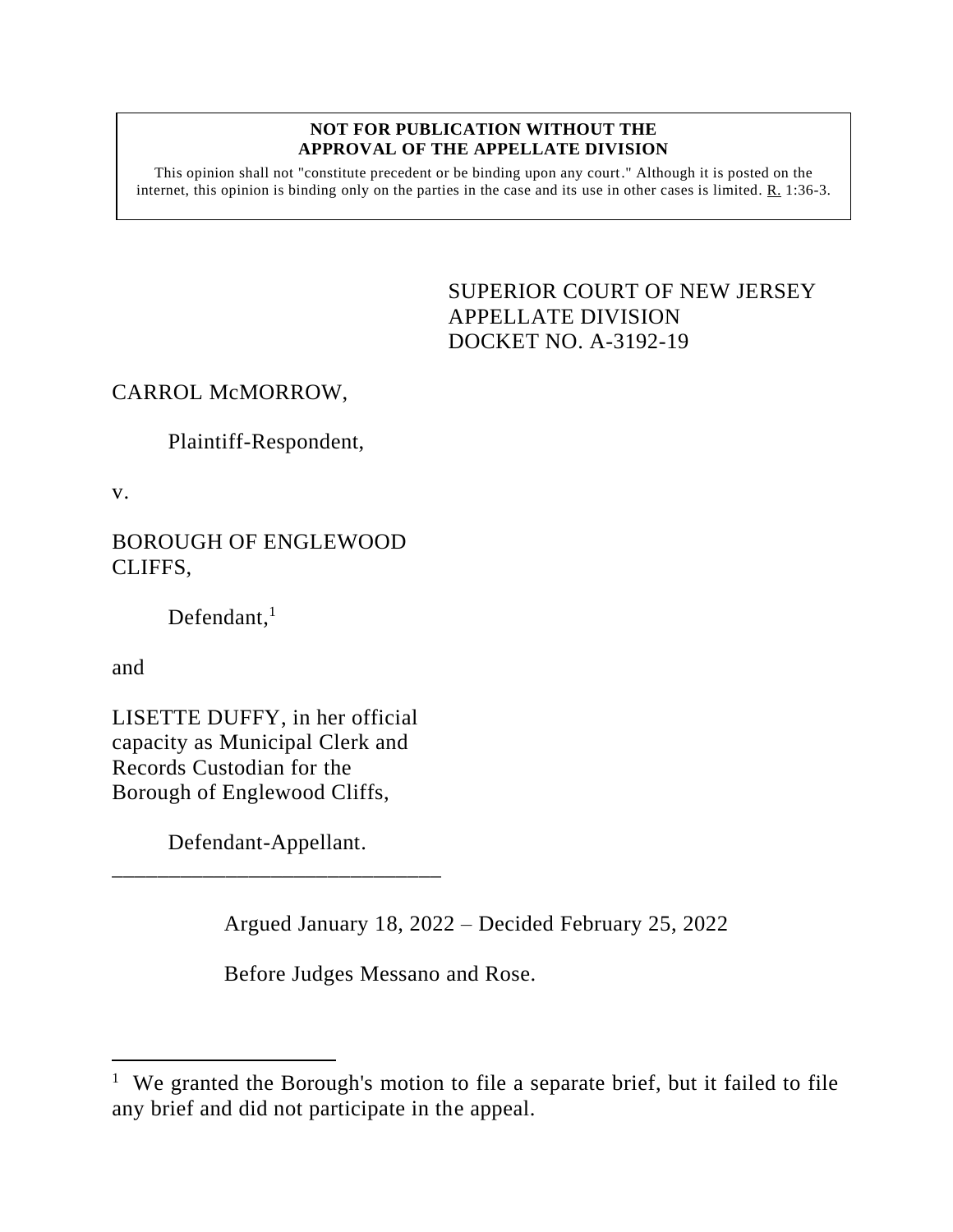On appeal from the Superior Court of New Jersey, Law Division, Bergen County, Docket No. L-6702-19.

Michael Malatino argued the cause for appellant (Meredith Malatino Law, LLC, attorneys; Michael Malatino, on the briefs).

Donald M. Doherty, Jr., argued the cause for respondent.

PER CURIAM

At all relevant times, defendant Lisette Duffy was the borough clerk and records custodian for defendant Borough of Englewood Cliffs (the Borough, collectively, defendants). Plaintiff Carrol McMorrow served a request pursuant to the Open Public Records Act (OPRA), N.J.S.A. 47:1A-1 to -13, seeking government records in eight categories:

> 1. Copy of all communications between any of the following representing the Borough . . . (including Council members past and present, James Barberio, Anne Marie Rizzuto, [defendant], Albert Wunsch, Mark Ruderman and/or Joseph Mariniello) and the Department of Community Affairs, including but not limited to the Division of Local Government Services, from 10/1/18 to 4/1/19.

> 2. Copy of all communications between any of the following representing the Borough . . . (including Council members past and present, James Barberio, Anne Marie Rizzuto, [defendant], Albert Wunsch, Mark Ruderman and/or Joseph Mariniello) and the Office of Administrative Law from 10/1/18 to 4/1/19.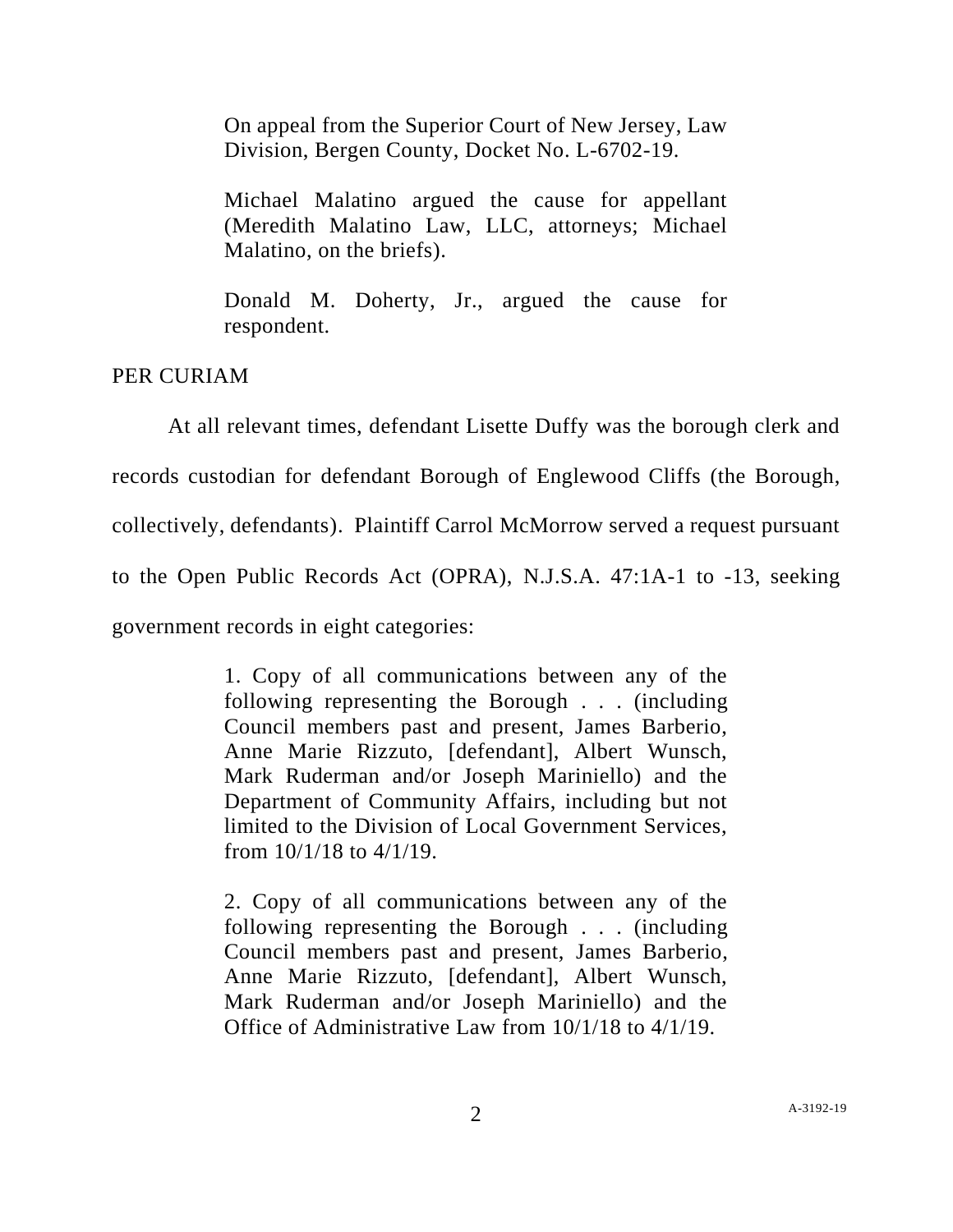3. Copy of all communications between Mark Ruderman and any member of the Council or between Mark Ruderman and [defendant] regarding disciplinary charges concerning [defendant] between 9/1/18 and 4/1/19.

4. Copy of all communications between Mark Ruderman and Albert Wunsch regarding disciplinary charges concerning [defendant] between 9/1/18 and 4/1/19.

5. Copy of all communications between Albert Wunsch and [defendant] regarding disciplinary charges concerning [defendant] between 9/1/18 and 4/1/19.

6. Copy of all communications between Carin Geiger and David J. Ruitenberg of Murphy McKeon beginning 1/3/2019 and 4/1/19.

7. Copy of all communications between Al Wunsch and David J. Ruitenberg of Murphy McKeon beginning 1/3/2019 and 4/1/19.

8. Copy of all papers distributed to the Mayor and Council by Carin Geiger at the 3-13-19 Mayor and Council meeting.

Defendant responded, indicating as to items one and two, she "provided

[plaintiff's] request to [the borough's] I.T. consultant," who "quoted

approximately [eight] hours (max) for the search," at a charge of \$125 per hour.

As to items three through seven, defendant provided some "responsive records,"

but after review with the attorneys named in those requests, defendant responded

all other records were subject to OPRA's "exception[s] for [a]ttorney [c]lient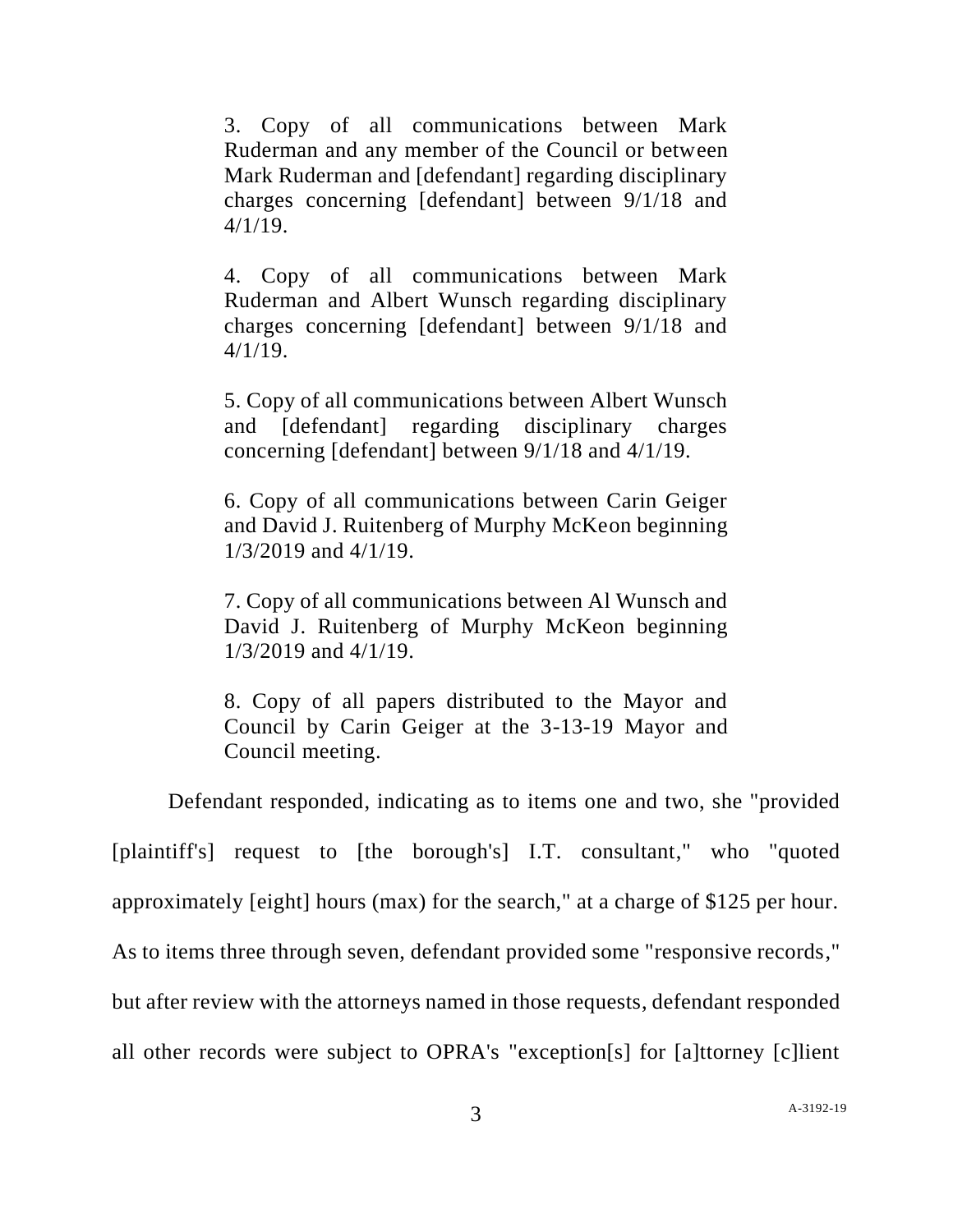[p]rivilege, [a]ttorney [w]ork [p]roduct, [p]ersonnel and deliberative." As to item eight, defendant advised she was not provided with copies of the papers distributed by Geiger, the Borough did not retain any copies, and some of the "governing body members informed [defendant] they threw the papers out."

Plaintiff filed a complaint demanding access to the records "without the imposition of special service charges," an order requiring the Borough produce the records responsive to items three through seven for in camera review by the court, and an order requiring the Borough conduct a "new search" regarding item eight and compel defendants to "outline what they did to conduct the prior search and the new search." Defendant filed a certification as part of the Borough's opposition to the complaint. Among other things, she detailed the limits of her "technological knowledge" of the computer system and her conversation with the Borough's "IT person," Kamran Mahmoudarabi, regarding items one and two. Mahmoudarabi also filed a certification explaining the details of the work he needed to perform to accommodate the two requests.

Defendant also explained that the attorneys named in items three through five and number seven all told her the documents were privileged; the attorney named in item six advised he had no communications with Geiger. Lastly, defendant explained that the Borough attorney, mayor, and council members did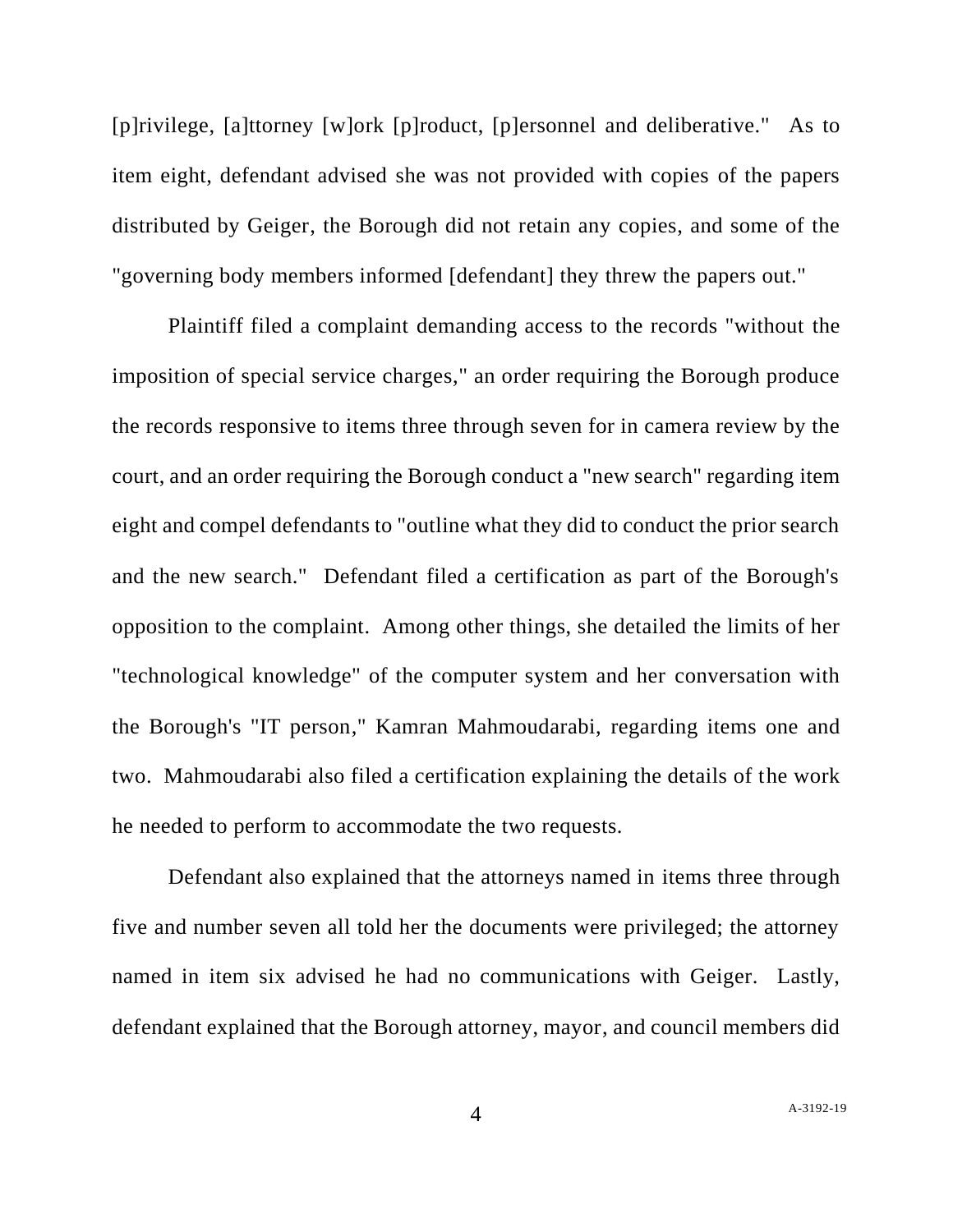not have copies of the documents mentioned in item eight; one council member never answered defendant's inquiry.

The judge held oral argument on the return date of the order to show cause and subsequently issued a written opinion supporting her January 6, 2020 order.<sup>2</sup> After comprehensively reciting relevant OPRA caselaw, the judge concluded defendants failed to justify imposition of a special service charge pursuant to N.J.S.A. 47:1A-5(c) or (d), "simply because [defendant wa]s incapable of performing searches within the email accounts for multiple named individuals." She ordered defendant to produce the records within ten days.

The judge found defendant's responses to the remaining requests were inadequate because she failed to provide specific information regarding asserted OPRA exemptions. The judge ordered defendants to produce a Paff certification<sup>3</sup> regarding items three through eight, and a  $Vaughn$  index<sup>4</sup> as to</u> items three through seven.

<sup>&</sup>lt;sup>2</sup> The order and supporting opinion were filed January 8, 2020.

 $3 \text{ In } \underline{\text{Paff } v}$ . New Jersey Department of Labor, we set out information the records custodian must supply in sworn statements when responding to a records request. 392 N.J. Super. 334, 341 (App. Div. 2007).

<sup>4</sup> In a "Vaughn index," "the custodian of records identifies responsive documents and the exemptions it claims warrant non-disclosure." N. Jersey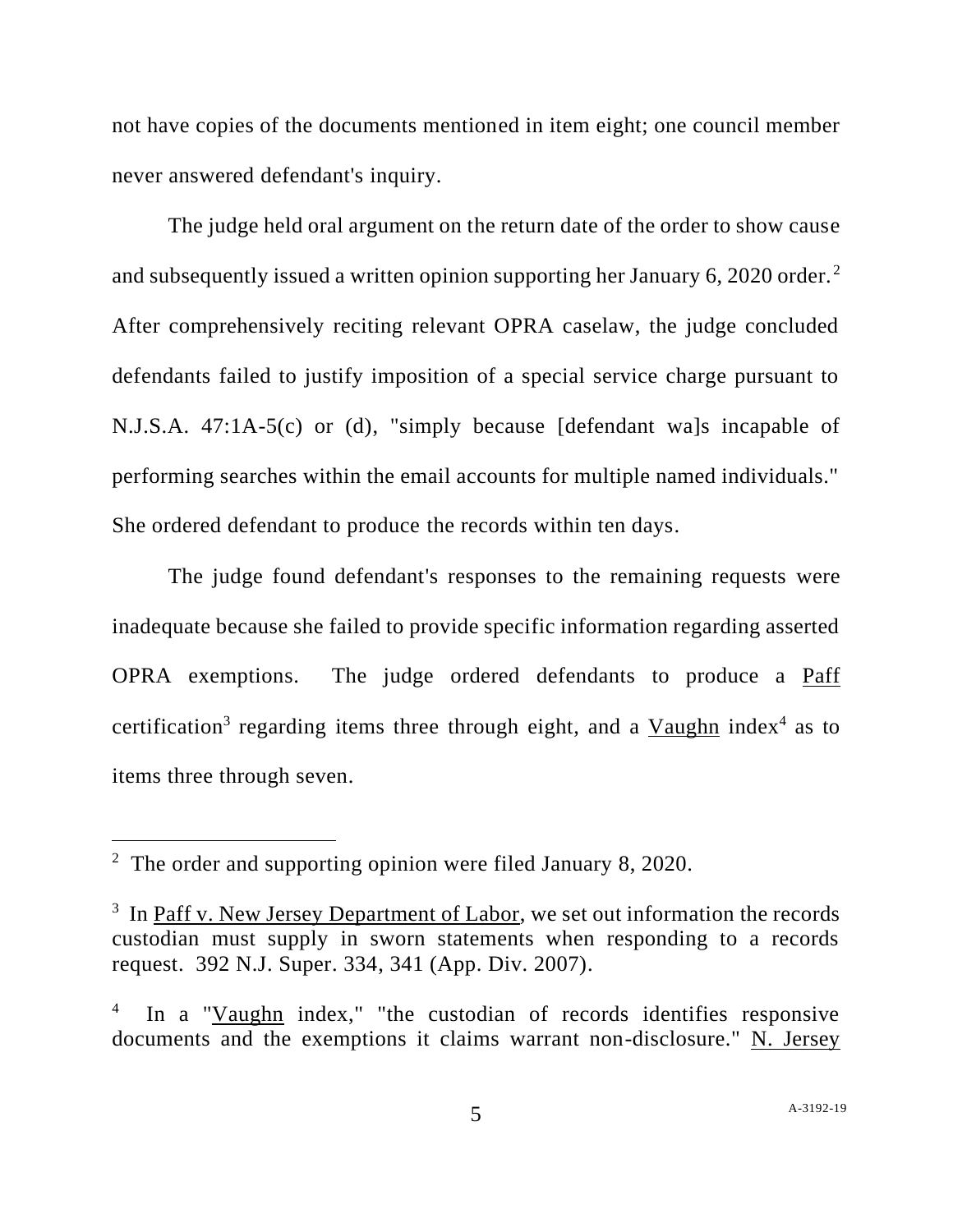Although noting the filing of Paff certifications and Vaughn indexes were not required "at the time of an OPRA response," the judge concluded doing so were "prudent means of complying with the statute." Citing several previous OPRA cases involving defendant and the Borough, the judge noted, "[d]espite this court's repeated warnings, [defendant] has continued to fail in practicing such diligence."

The judge found "[t]here [wa]s no question that [the papers referenced in] item eight constitute[] a government record" under OPRA. She concluded "it [was defendant's] responsibility to ensure that appropriate records [we]re kept," and defendant could have requested a copy from Geiger at the meeting or "requisitioned a copy . . . once she received" plaintiff's OPRA request. The judge had imposed a penalty against defendant in a prior lawsuit, and now she concluded under the "totality of the circumstances" defendant's "blanket denials violate[d] both the statute and the court's prior numerous warnings." The judge held defendant "unreasonably den[ied] access in a knowing and willful manner," and because it was defendant's second violation, the judge imposed a \$2,500

Media Grp., Inc. v. Bergen Cnty. Prosecutor's Off., 447 N.J. Super. 182, 191 (App. Div. 2016) (citing Vaughn v. Rosen, 484 F.2d 820, 826–27 (D.C. Cir. 1973)).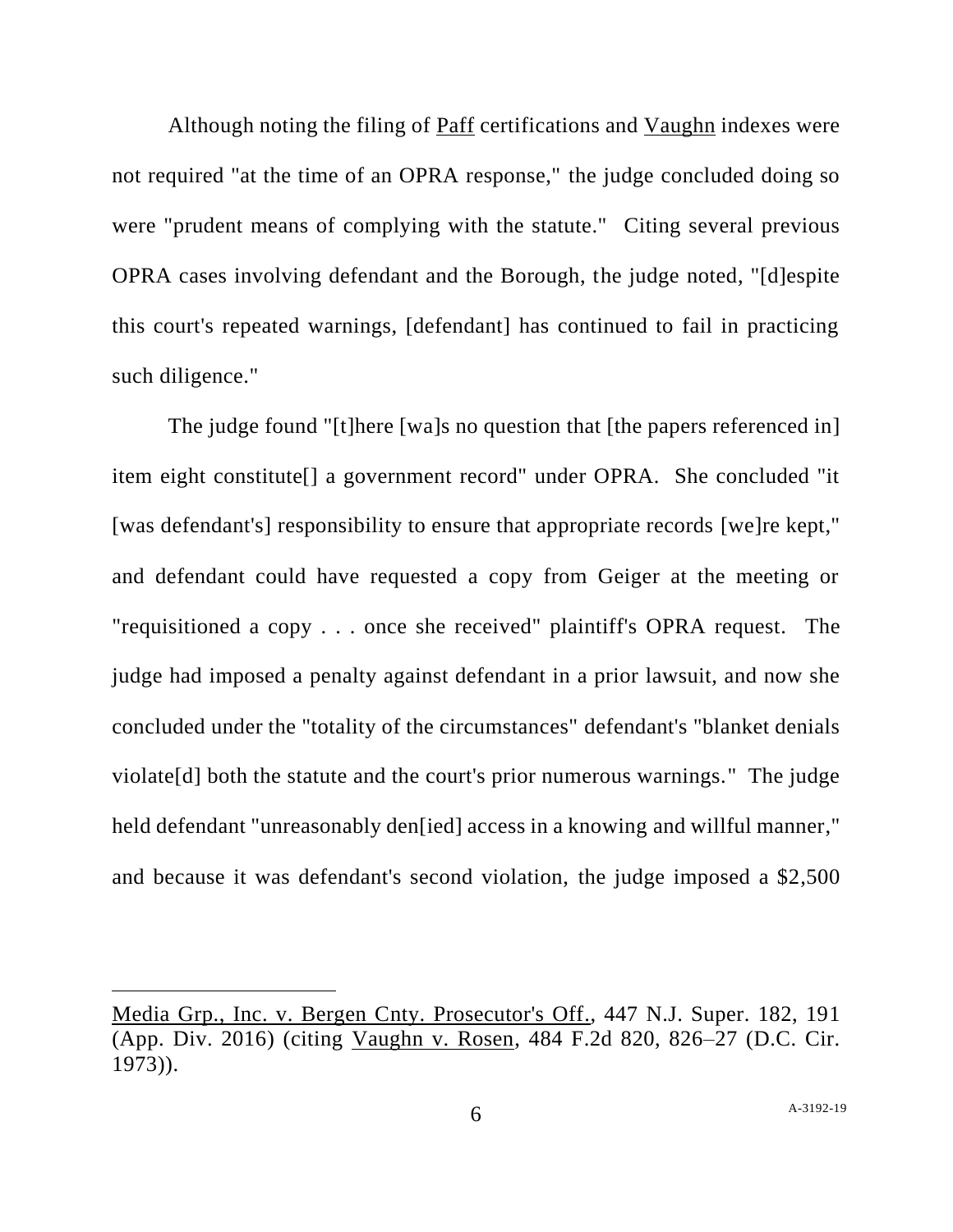civil penalty pursuant to N.J.S.A. 47:1A-11. The judge's order prohibited the Borough from paying the penalty or reimbursing defendant.

Defendants moved for reconsideration. Defendant supplied a more detailed certification regarding her actions in responding to plaintiff's requests and documentation detailing her interactions with counsel regarding items three through seven. The judge granted the motion in part, vacating her prior order as it related to items three, four, five and seven. Somewhat inexplicably, despite the undisputed denial by the attorney named in item six of any communication between him and Geiger, much less the existence of a responsive government record, the judge reiterated that a Paff certification and Vaughn index as to item six must be produced within seven days. The judge denied reconsideration of her prior order regarding items one, two and eight, again ordering a Paff certification and Vaughn index as to those items. Finally, the judge reaffirmed the civil penalty imposed on defendant.

Defendant appeals from the initial order and the order denying reconsideration. She raises a single issue, specifically that the judge mistakenly abused her discretion in finding defendant knowingly and willfully violated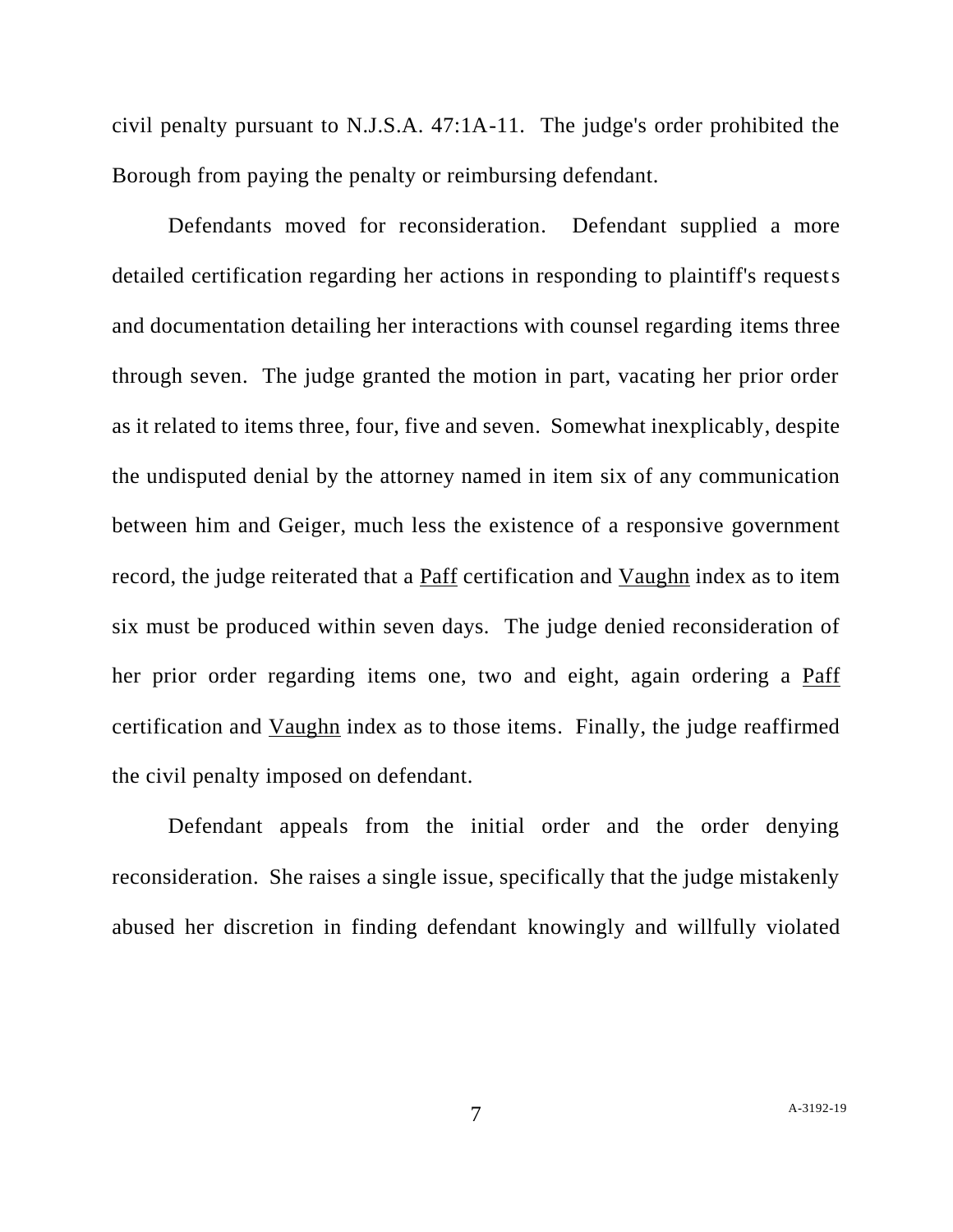OPRA and unreasonably denied access to a government record. We agree the judge erred and reverse.<sup>5</sup>

"OPRA, at its core, was 'designed to promote transparency in the operation of government,' with a purpose 'to maximize public knowledge about public affairs in order to ensure an informed citizenry and to minimize the evils inherent in a secluded process." Bozzi v. City of Jersey City, 248 N.J. 274, 283 (2021) (quoting first Sussex Commons Assocs., LLC v. Rutgers, 210 N.J. 531, 541 (2012); and then quoting Mason v. City of Hoboken, 196 N.J. 51, 64 (2008)). On appeal from an order deciding an OPRA dispute, we defer to the judge's factual findings when supported by adequate, substantial and credible evidence, but we owe no deference to her interpretation of the law or the legal consequences that flow from those facts. N. Jersey Media Grp., Inc. v. State, 451 N.J. Super. 282, 301–02 (App. Div. 2017) (citations omitted).

N.J.S.A. 47:1A-11(a) provides:

A public official, officer, employee or custodian who knowingly and willfully violates [OPRA] . . . and is found to have unreasonably denied access under the totality of the circumstances, shall be subject to a civil

<sup>&</sup>lt;sup>5</sup> The only relief defendant seeks in her brief is reversal and vacation of the civil penalty imposed against her, not reversal of the other paragraphs of the judge's orders finding violations of OPRA. We only address the merits of the trial judge's rulings as to items one, two and eight in the context of the propriety of the civil penalty.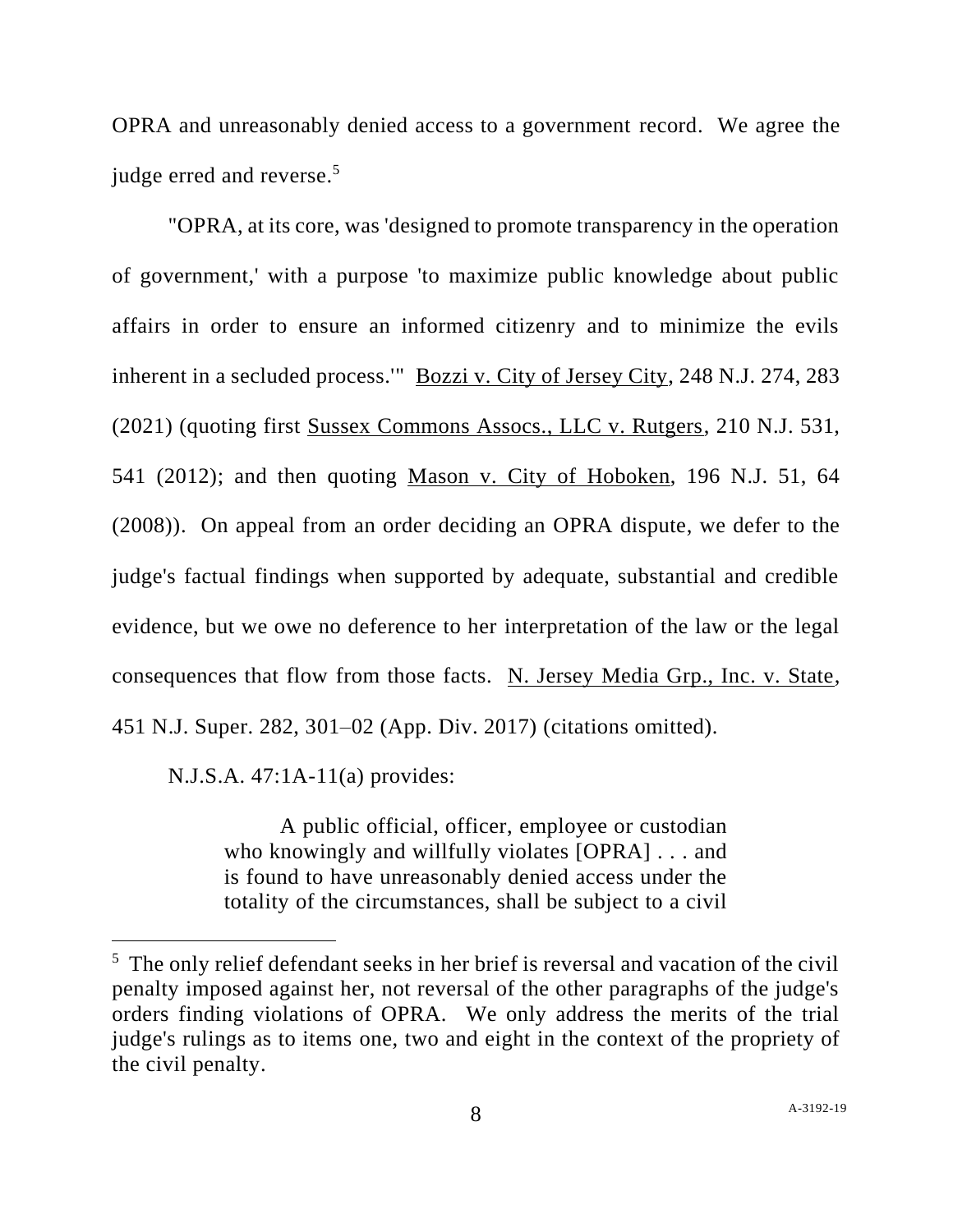penalty of \$1,000 for an initial violation, \$2,500 for a second violation that occurs within [ten] years of an initial violation, and \$5,000 for a third violation that occurs within [ten] years of an initial violation. This penalty shall be collected and enforced in proceedings in accordance with the "Penalty Enforcement Law of 1999, [N.J.S.A. 2A:58-10 to -12]," and the rules of court governing actions for the collection of civil penalties. The Superior Court shall have jurisdiction of proceedings for the collection and enforcement of the penalty imposed by this section.

Appropriate disciplinary proceedings may be initiated against a public official, officer, employee or custodian against whom a penalty has been imposed.

"N.J.S.A. 47:1A-11 provides a valuable means to compel compliance with OPRA by public officials, officers, employees and records custodians who might otherwise flout OPRA's requirements and willfully and knowingly deprive the public of access to government records." N. Jersey Media Grp., 451 N.J. Super. at 309. But "custodians[] are only personally liable if they 'knowingly and willfully' violate the provisions of OPRA[] and are 'found to have unreasonably denied access [to government records] under the totality of the circumstances.'" Courier News v. Hunterdon Cnty. Prosecutor's Off., 378 N.J. Super. 539, 546 (App. Div. 2005) (alteration in original) (second emphasis added) (quoting N.J.S.A. 47:1A-11(a)).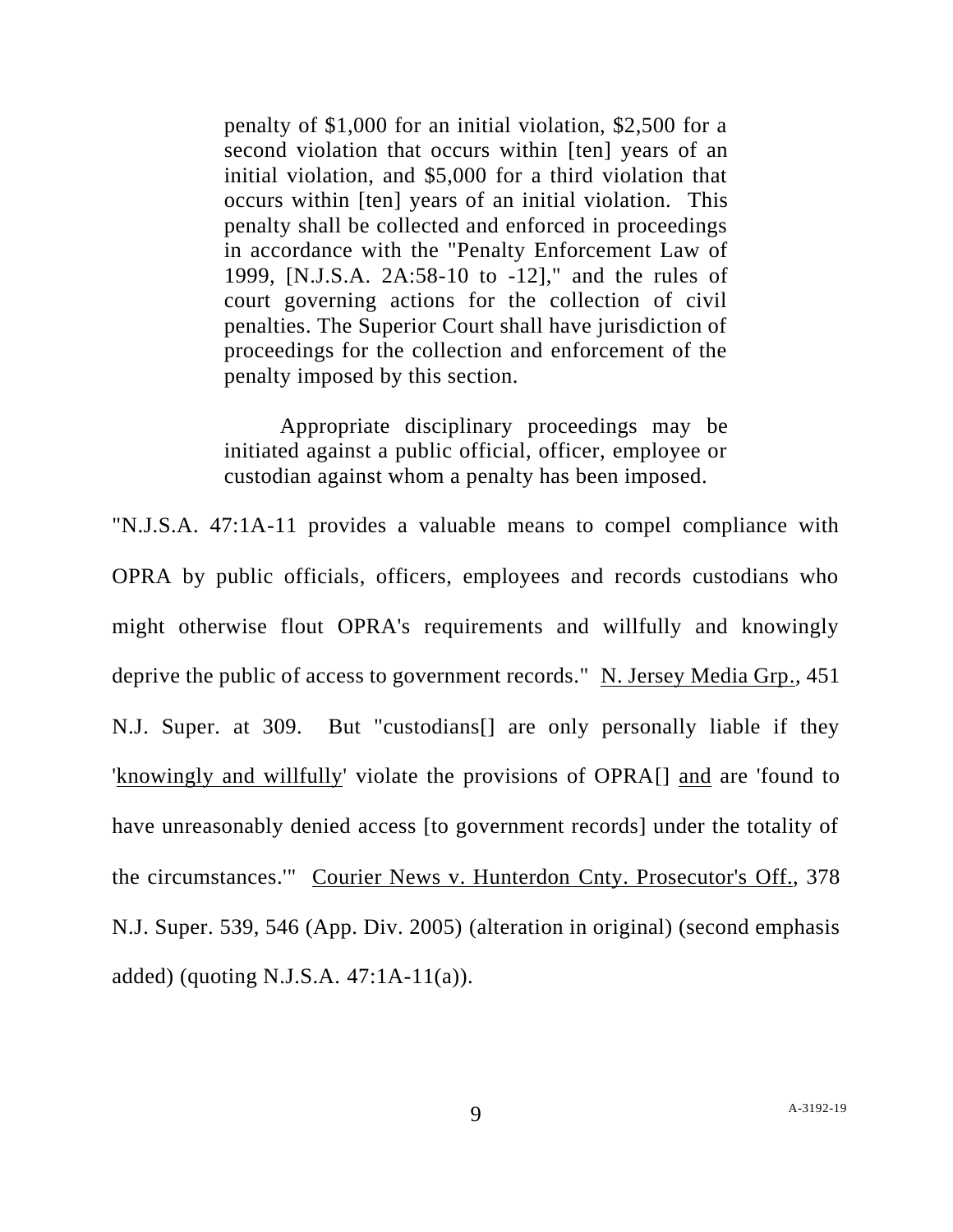The phrase "willful and knowing violation" is not defined in the statute, therefore we assign the words their "generally accepted meaning, according to the approved usage of the language." N.J.S.A. 1:1-1. "'Willful' has been defined as 'deliberate, voluntary, or intentional,' 'but not necessarily malicious.'" State v. Moran, 202 N.J. 311, 323 (2010) (first quoting Webster's Unabridged Dictionary of the English Language 2175 (2001); and then quoting Black's Law Dictionary 1737 (9th ed. 2009)). "'Knowing' is well understood to be an awareness or knowledge of the illegality of one's act." Allstate Ins. Co. v. Northfield Med. Ctr., PC, 228 N.J. 596, 620 (2017) (citing Black's Law Dictionary 950).

In Bart v. City of Paterson Housing Authority, we considered the defendant's appeal from the final decision of the Government Records Council (GRC) that the authority's record custodian knowingly and willfully violated OPRA. 403 N.J. Super. 609, 612 (App. Div. 2008). We accepted the GRC's definition of those terms, specifically "a knowing and willful violation of the statute would require that the custodian must have had actual knowledge that his actions were wrongful, and that there had to be a positive element of conscious wrongdoing." Id. at 619. "We decline[d] to equate a public entity's decision to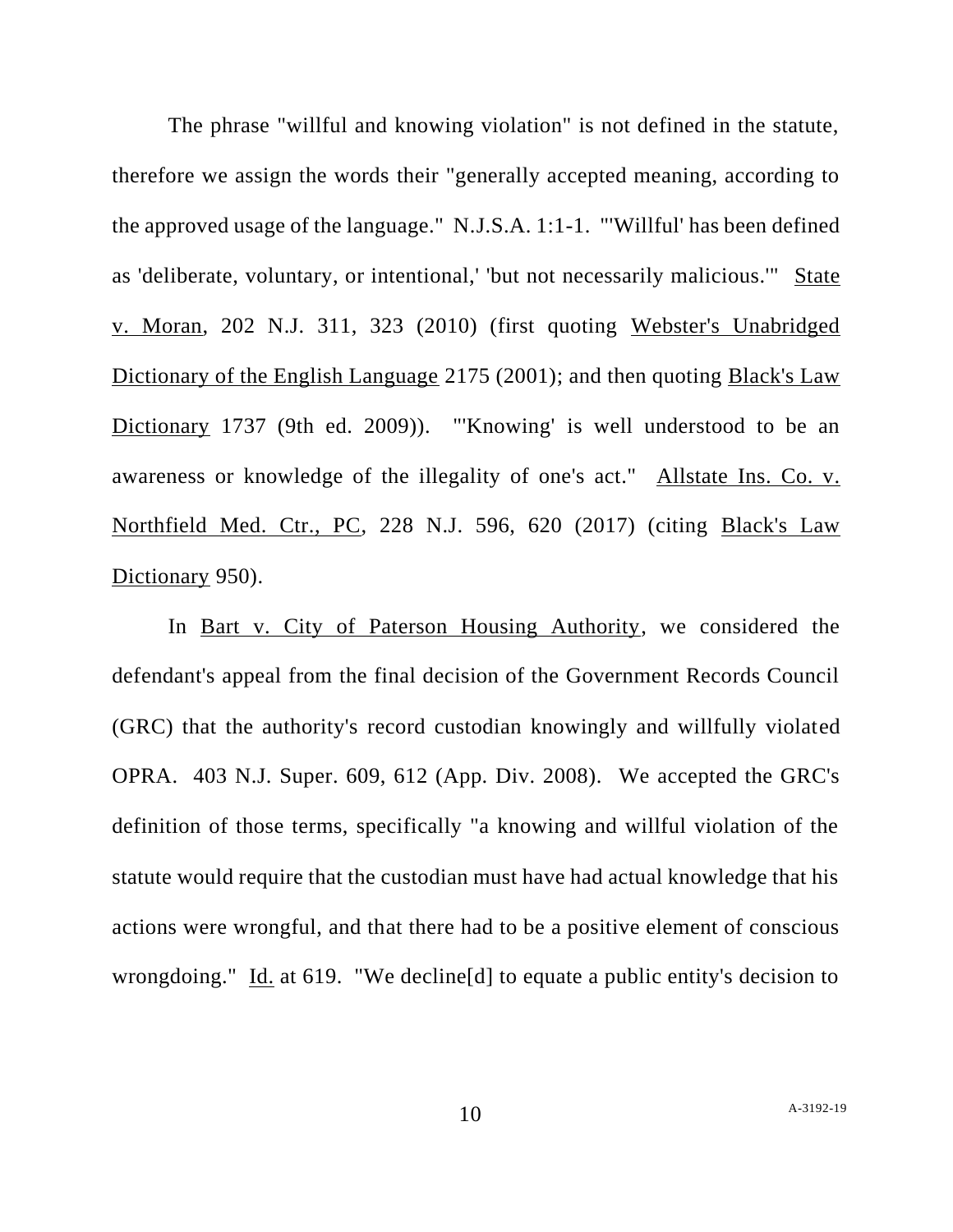consult with its counsel and to seek the assistance of counsel in drafting correspondence with a knowing and willful violation of the statute." Ibid.

Here, defendant sought the advice of the Borough's IT consultant in fashioning a response to items one and two. The judge ignored the certification of Mahmoudarabi, who explained a response required the expenditure of some time and effort, and instead concluded defendant's limited technological knowledge of the computer system was a deficiency supporting a finding of "conscious wrongdoing." Moreover, the judge expressed her personal belief about the ease in accessing the computer system and providing the requested emails, despite defendant's clear certification that she was not the administrator of the Borough's computer system and did not have the ability to access the emails of the various officials.

We do not consider whether the judge's ultimate conclusion that defendants' response to items one and two violated OPRA was in error; we only conclude that the record evidence did not meet the requisite standard of proof to find a knowing and willful violation.

Turning to item eight, OPRA defines a "[g]overnment record" as:

any paper . . . document . . . data processed or image processed document, [or] information stored or maintained electronically . . . that has been made, maintained or kept on file in the course of his or its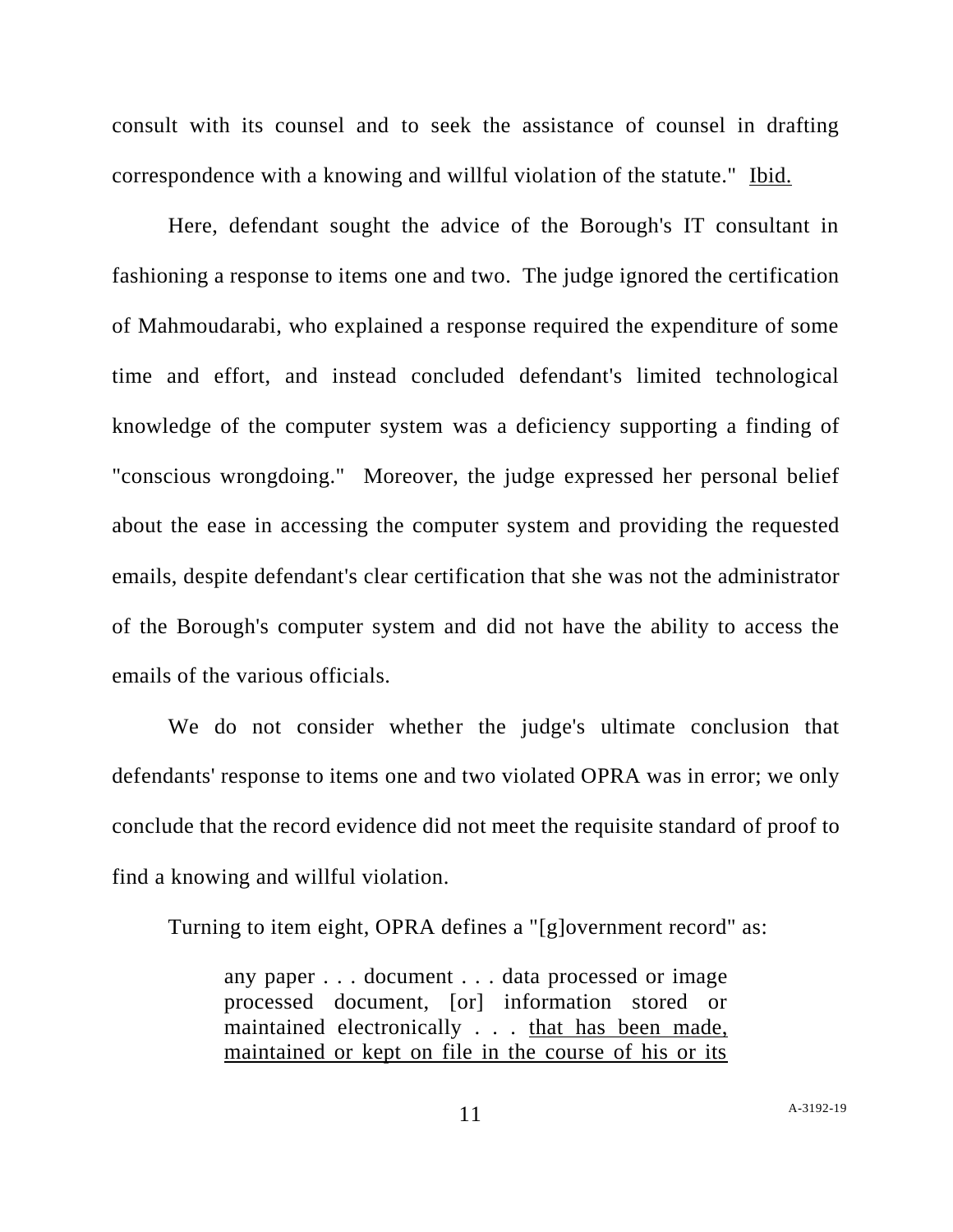official business by any officer, commission, agency or authority of the State . . . or that has been received in the course of his or its official business by such officer, commission, agency, or authority . . . .

[N.J.S.A. 47:1A-1.1 (emphasis added).]

Item eight sought "papers" that a private citizen distributed to the mayor and council at a public meeting. The record fails to reveal what these papers were or whether the mayor or council even addressed them during the meeting. It is clear, however, that defendant was never given a copy of the documents, and they were never formally filed or acknowledged to be part of the official proceedings. We express grave doubt they were government records at all.

In any event, the judge concluded these unspecified documents were government records and further determined defendant's failure to incorporate them as part of the official proceedings and archive them as government records was sufficient to find a violation of OPRA. More importantly, it was the judge's personal opinion about defendant's obligations to do more to preserve and produce the documents that justified the finding of a knowing and willful violation of OPRA. That legal conclusion was clearly erroneous and deserves no further attention. R.  $2:11-3(e)(1)(E)$ .

In opposing this appeal, plaintiff's counsel addressed a procedural issue that is not before us but deserves mention. As noted, the enforcement of